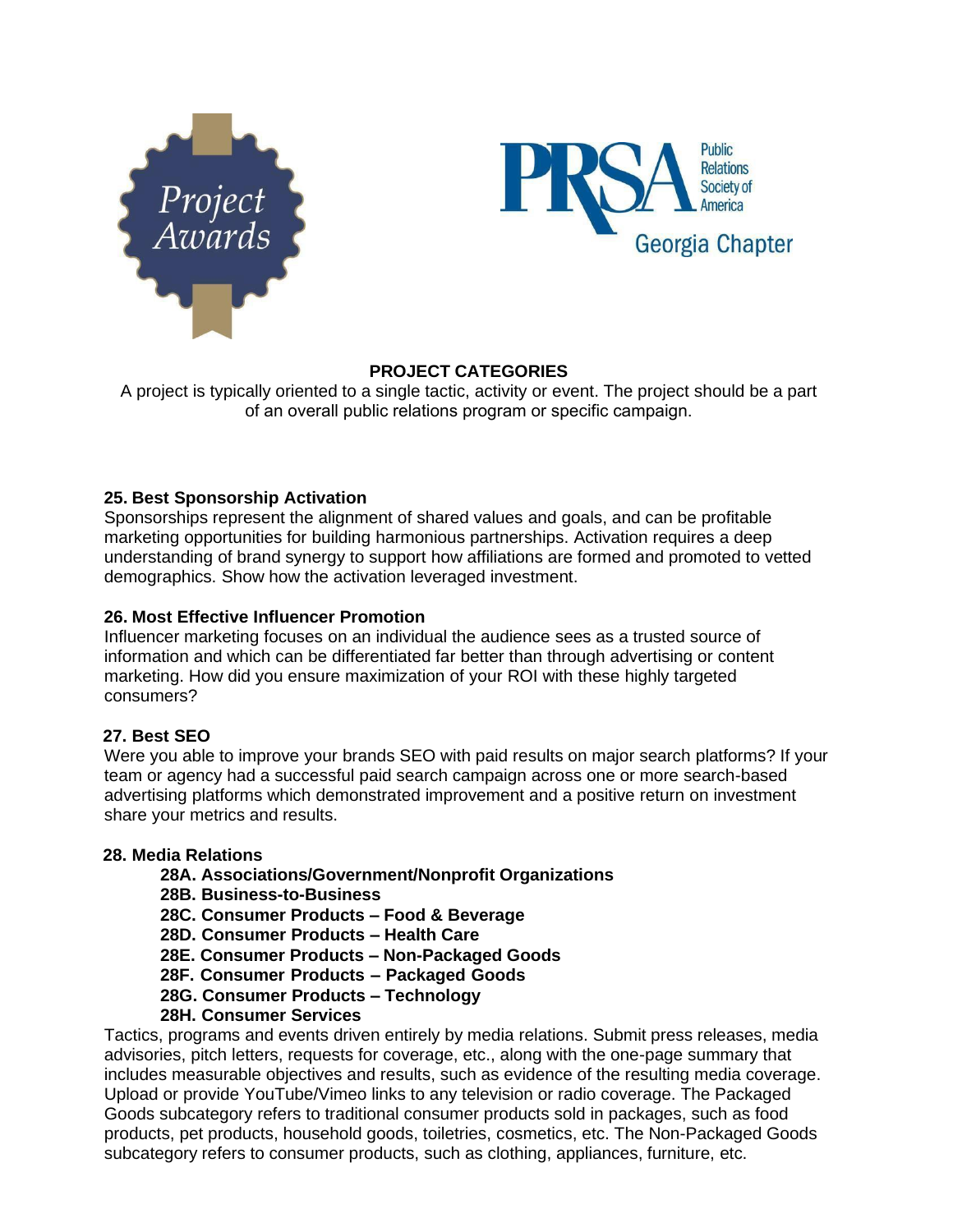### **29. Feature Stories**

Feature articles that have been written by a practitioner, and submitted and published through his/her efforts. Submit text of feature article, as well as documentation of publication and placement. The one-page summary should include target audience, measurable objectives and any documented results. \*Feature Stories must be written in their entirety or substantively by the entrant, and not merely "pitched."

# **30. Blogger Campaigns**

A proactive outreach to the blogger community on behalf of a product, service or organization. The one-page summary should include rationale for blogger outreach strategy, statistics or other means of quantifiable measurement to support stated objectives, as well as a copy of (a) the outgoing messages and (b) the resulting blog entries either as uploads and/or the actual site URLs.

# **31. Executive Communications**

Positioning of an executive at any level across earned, owned, and share platforms. The onepage summary should include information about the executive and stated objectives, quantification of results as well as copies of significant placements, social media, posts or memos.

### **32. Best Use of Social Stories**

Did you take social storytelling to another level? How did you use YouTube, Facebook, Instagram or Snapchat to tell your brand's story? Share screenshots or links to your story and provide the results.

#### **33. Twitter Engagement**

How did you interact with your audience in real time? Show your most interactive Twitter accounts with measurements like Retweets, likes, impressions and clicks. What impression did they leave on your audience?

# **34. Facebook Engagement**

How did you use Facebook to share your message and engage your audience? How did it enhance your overall marketing plan? Did it lead to increased activity and viral reach?

# **35. YouTube Engagement**

Did you make a popular YouTube video that persuaded your audience not only to watch but also comment and share the video? Share the videos that you created that combine storytelling and great production. In addition to the video please provide measurable objectives, such as the number of comments, shares and social reach of your video.

#### **36. Instagram Communications**

How did you use this visual platform to connect and engage with your audience? Was it used to sell products or share insights? Provide details of the results you have seen.

# **37. LinkedIn Communications**

Show how you used this social media gateway to optimize the company's business stature through announcements, engaging articles or other creative ways.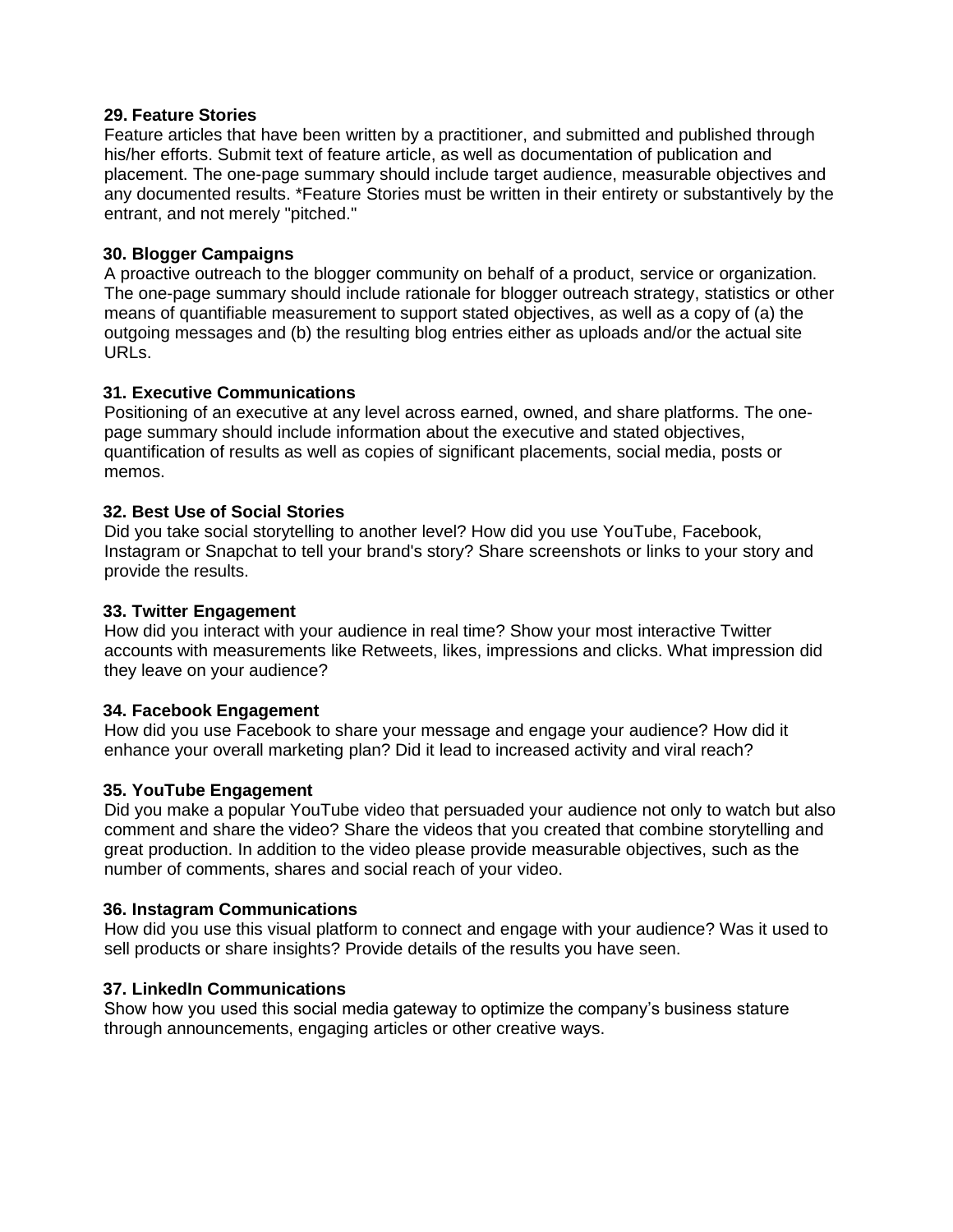### **38. New Digital Platform**

Did you launch a new website, newsroom, App or other digital platform? How was it launched and how much risk was involved in your marketing plan? What platforms were used? What value did the end user receive and how did it match goals? This entry can be completed by a vendor or the customer.

### **39. Mobile App**

Use of mobile applications as part of a public relations program. Include copy and any images of key pages to support your one-page summary. Additionally, include brief instructions on how to download the application.

### **40. Best Use of Data/Analytics**

How did it uncover hidden patterns, correlations or other insights to help make quicker and more efficient business decisions to gain a competitive edge?

### **41. Websites**

Use of a website as part of a communications or content marketing program. Include screen grabs or copies of key pages to support your one-page summary. Additionally, include the website URL for external sites.

### **42. Word of Mouth (Viral, Buzz, Talk Triggers)**

Tactics that get key audiences talking or provide an avenue for conversation using different techniques, such as viral marketing, sampling programs, loyalty programs, etc.

#### **43. Creative Tactics**

Innovative, unconventional, creative tactics or approaches used as part of a public relations program. Documentation of how the tactic specifically contributed to the measurable results of the campaign should be included in the one-page summary. (Photographic and/or video representation of any physical objects should be uploaded.)

#### **44. Annual Reports**

Publications that report on an organization's annual performance. Upload a sample of one copy of the publication, along with a one-page summary.

# **45. Blogs**

Web-based journals, or blogs, that communicated to a target audience. The one-page summary should include rationale for blogging strategy, target audiences and statistics, or other means of quantifiable measurement to support stated objectives. Screen downloads of the blog being entered, as well as the actual site URL, must be submitted as part of the story.

#### **46. Digital Newsletters**

Publications designed, written and published periodically to provide brief and timely information to target audiences while supporting an organization's overall objectives. Upload samples of three consecutive issues, along with a one-page summary.

#### **47. Digital Publications (Single Issue Newsletters/Booklets/Calendars)**

Single-issue publications designed for a special purpose. Books and other publications not eligible for consideration in other categories should be entered here. Upload a sample of one copy of the publication along with the one-page summary.

# **48. Online Videos**

Pre-produced videos distributed online to inform target audiences of an event, product, service, issue or organization. Entries may consist of an edited video and one of any sound bites. The one-page summary should include usage statistics or other means of quantified measurement to support stated objectives.